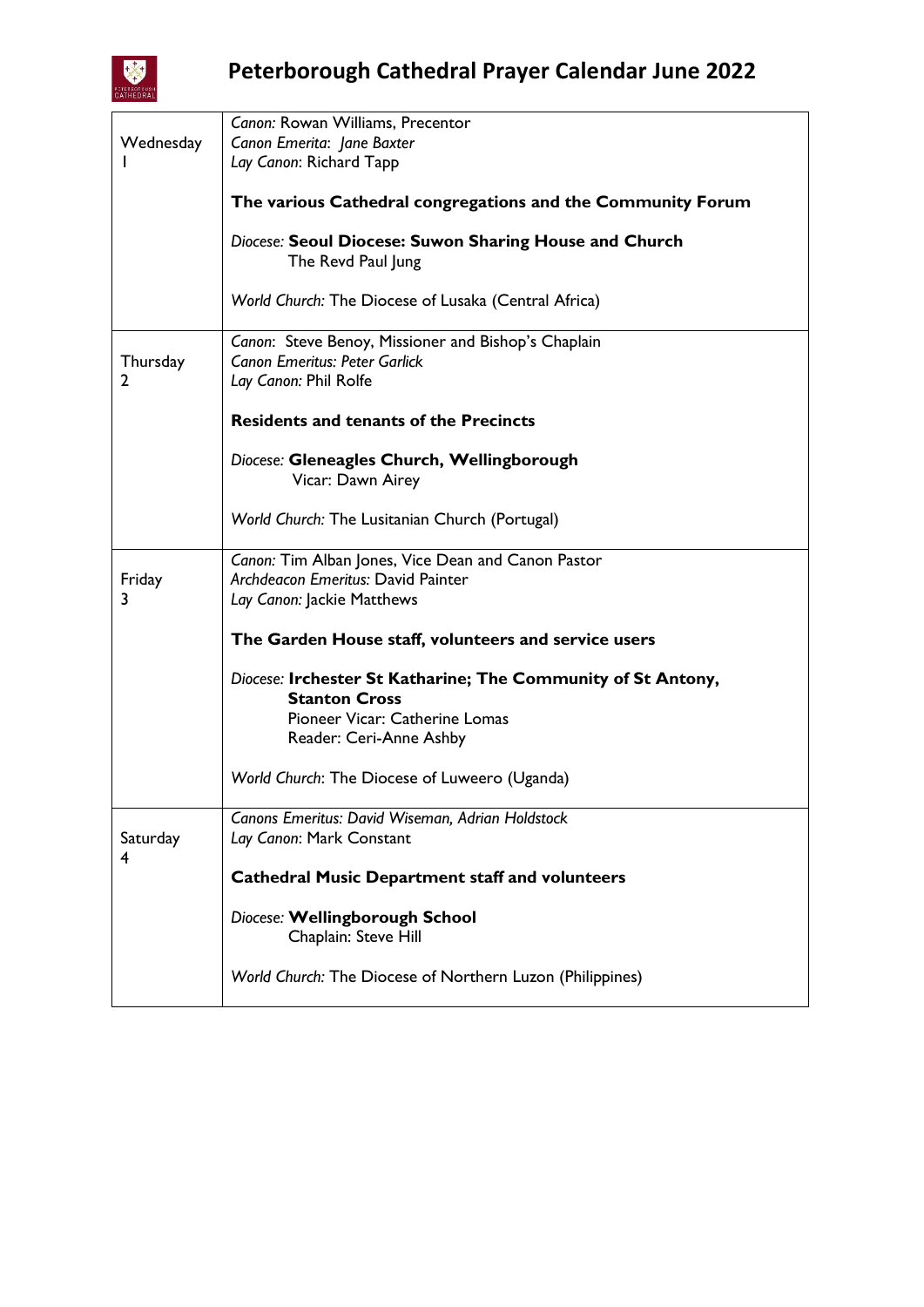

|                  | College of Canons: Ven. Richard Ormston                             |
|------------------|---------------------------------------------------------------------|
| Sunday           | <b>Canon Emeritus: Jim Mynors</b>                                   |
| 5                | Lay Canon Emerita: Mary Hanna                                       |
|                  |                                                                     |
| <b>PENTECOST</b> | <b>The Cathedral Choir:</b>                                         |
|                  | lay clerks, choral scholars, choristers and their families          |
|                  | The Cathedral Youth Choir                                           |
|                  |                                                                     |
|                  | Diocese: DEANERY OF WELLINGBOROUGH                                  |
|                  | Rural Dean: Revd Eddie Smith                                        |
|                  | Lay Chair: Tim Allebone                                             |
|                  |                                                                     |
|                  | World Church: The Anglican Church of Southern Africa                |
|                  |                                                                     |
|                  | The Porvoo Churches: Iceland, The Spanish Reformed Episcopal Church |
|                  |                                                                     |
|                  | Archdeacon Emeritus: Gordon Steele                                  |
| Monday           | Canon Emeritus: John Willett                                        |
| 6                | Lay Canon: Andrew Roberts                                           |
|                  |                                                                     |
|                  | Staff, students and governors of the King's (The Cathedral) School  |
|                  |                                                                     |
|                  | Diocese: The workplace: All who work on our homes, gardens,         |
|                  | cars and bikes                                                      |
|                  |                                                                     |
|                  |                                                                     |
|                  | World Church: The Diocese of Lweru (Tanzania)                       |
|                  | College of Canons: +John Brixworth                                  |
| Tuesday          | <b>Canon Emeritus: Neil Clarke</b>                                  |
| 7                |                                                                     |
|                  | Lay Canon: Pete White                                               |
|                  | <b>The Cathedral Vergers</b>                                        |
|                  |                                                                     |
|                  | Diocese: Wellingborough All Saints with All Hallows                 |
|                  |                                                                     |
|                  | Interim Incumbent: Paula York                                       |
|                  | Assistant Priest: Canon Margaret Johnson                            |
|                  |                                                                     |
|                  | World Church: The Missionary Area of Macau (Hong Kong)              |
|                  |                                                                     |
| Wednesday        | College of Canons: Chrys Tremththanmor                              |
| 8                | Archdeacon Emerita: Christine Allsop                                |
|                  | Lay Canon: Andrew Presland                                          |
|                  |                                                                     |
|                  | Cathedral servers, readers, intercessors and all who contribute to  |
|                  | worship                                                             |
|                  |                                                                     |
|                  | Diocese: Wellingborough St Andrew and St Barnabas                   |
|                  | Vicar: Michelle Cotton                                              |
|                  | Associate Priest: Ray Railton                                       |
|                  | Assistant Priest: Canon Margaret Johnson                            |
|                  | Readers: Nick Bewley Tippler, Carol Deamer                          |
|                  |                                                                     |
|                  | World Church: The Diocese of Machakos (Kenya)                       |
|                  |                                                                     |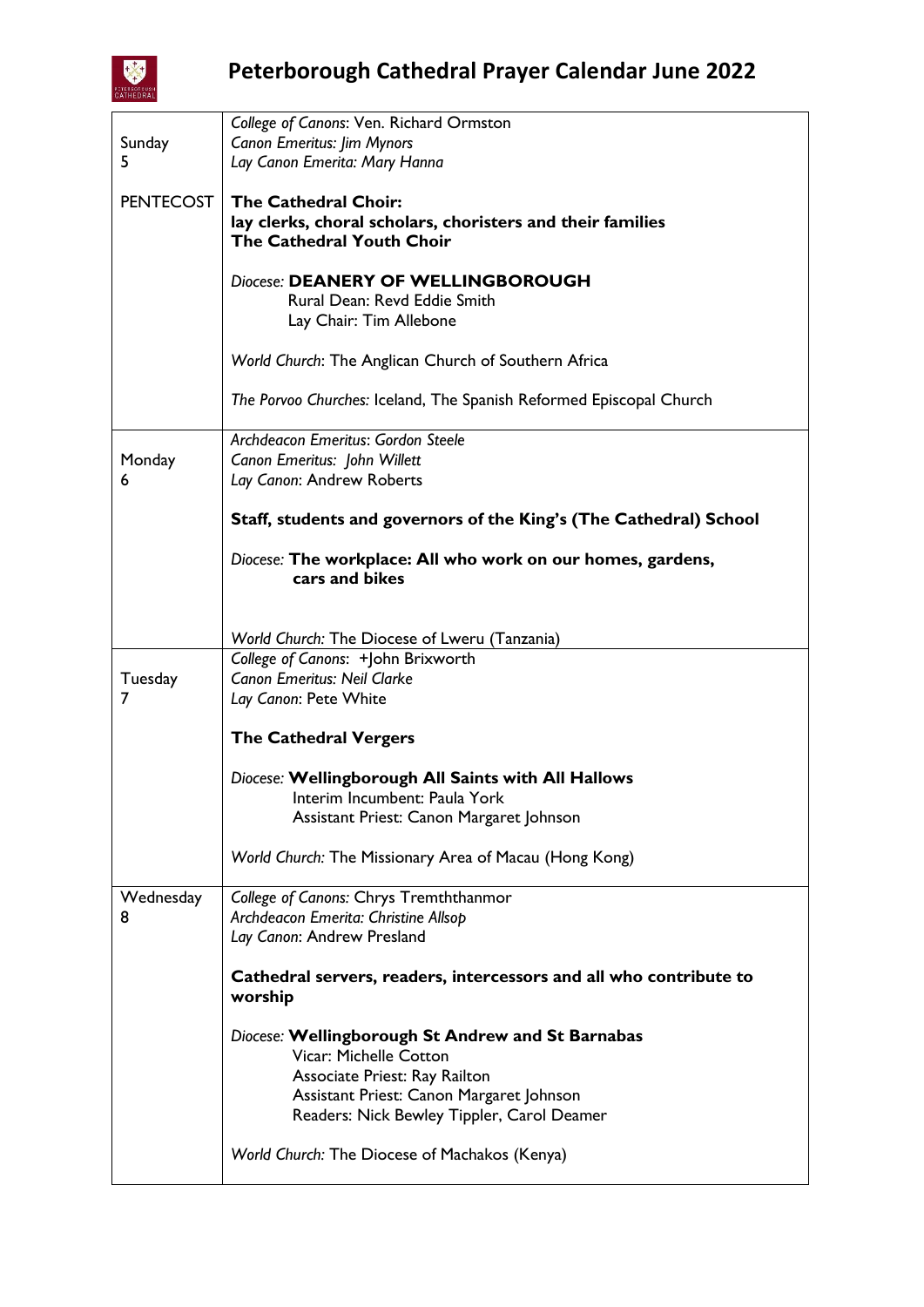

| Thursday<br>9 | College of Canons: Helen Cameron (Ecumenical)<br>Lay Canon: Pete Brotherton                                               |
|---------------|---------------------------------------------------------------------------------------------------------------------------|
|               | Canon Emeritus: Peter Woodward                                                                                            |
|               | <b>Cathedral security staff</b>                                                                                           |
|               | Diocese: All who volunteer in any capacity in churches and church<br>projects                                             |
|               | World Church: The Diocese of Madhya Kerala (South India)                                                                  |
| Friday        | College of Canons: James Saunders                                                                                         |
| 10            | Lay Canon: Amanda Davison-Young                                                                                           |
|               | Canons Emeritus: Mostyn Davies, Bill Croft                                                                                |
|               | The Cathedral Development Trust and fundraising activities                                                                |
|               | Diocese: Wellingborough St Mary the Virgin<br>Vicar: Robert Farmer                                                        |
|               | Assistant Priests: Malcolm Ainscough, Alan Cole, David Maudlin                                                            |
|               | World Church: The Diocese of Madi-West Nile (Uganda)                                                                      |
| Saturday      | College of Canons: Richard Stainer                                                                                        |
| $\mathbf{I}$  | Canon Emeritus: Roger Knight                                                                                              |
|               | Lay Canon: Vyv Wainwright                                                                                                 |
|               | The Friends of Peterborough Cathedral, Key Keepers, Hastings Trust:<br>all our generous individual donors and benefactors |
|               | Diocese: Seoul Diocese: Pocheon Sharing House<br>The Revd Lucian Oh                                                       |
|               | World Church: The Diocese of Cashel Ferns & Ossory (Ireland),<br>The Diocese of Madras (South India)                      |
| Sunday        | College of Canons: Beverley Hollins                                                                                       |
| 12            | Canon Emeritus: William Kentigern-Fox<br>Lay Canon Emeritus: Richard Pestell                                              |
|               | Cathedral Financial Officer, accounts and finance staff                                                                   |
|               | Diocese: DEANERY OF WELLINGBOROUGH<br>Rural Dean: Revd Eddie Smith                                                        |
|               | Lay Chair: Tim Allebone                                                                                                   |
|               | World Church: The Anglican Church of South America<br>The Porvoo Churches: Argyll and the Isles, Connor, Lolland Falster  |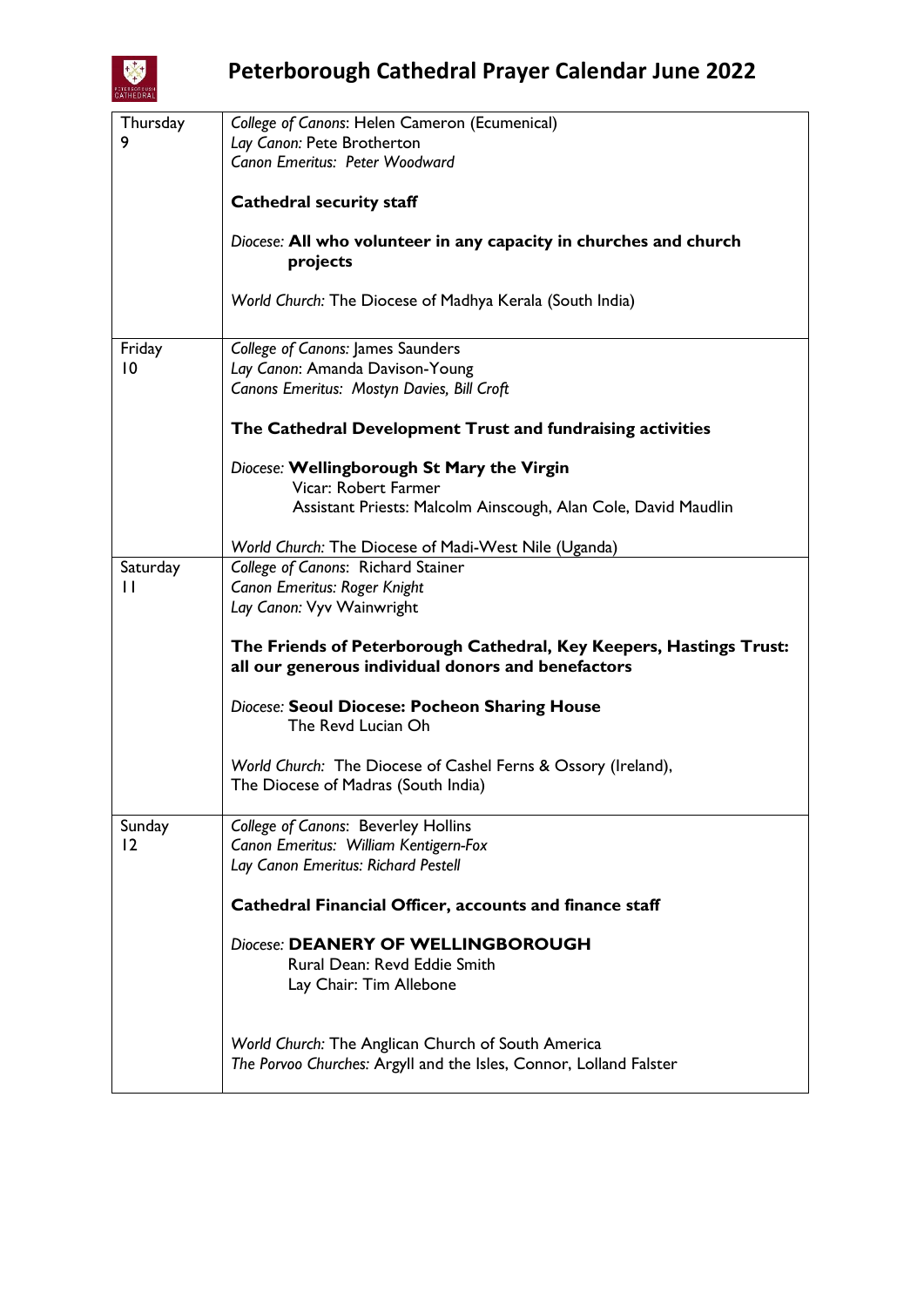

| Monday          | College of Canons: Paul Frost                                 |
|-----------------|---------------------------------------------------------------|
|                 |                                                               |
| $\overline{13}$ | Canon Emeritus: Philip Davies, Timothy Partridge              |
|                 | Lay Canon Emeritus: Brian Long                                |
|                 |                                                               |
|                 |                                                               |
|                 | Administrative staff and volunteers in the Cathedral Office   |
|                 |                                                               |
|                 | Diocese: The workplace: All who work in call centres,         |
|                 |                                                               |
|                 | on helplines and in telecommunications                        |
|                 |                                                               |
|                 | World Church: The Diocese of Madurai-Ramnad (South India)     |
|                 |                                                               |
|                 |                                                               |
|                 |                                                               |
| Tuesday         | College of Canons: Jane Butler                                |
| 4               | Canons Emeritus: John Roberts, Tony Lynett                    |
|                 | Lay Canon Emerita: Elizabeth Knight                           |
|                 |                                                               |
|                 |                                                               |
|                 | Staff in the Cathedral Events, Operations and Diary team      |
|                 |                                                               |
|                 |                                                               |
|                 | Diocese: Wellingborough St Mark                               |
|                 | Vicar: Ben Lewis                                              |
|                 | Reader: Katherine Reade                                       |
|                 |                                                               |
|                 |                                                               |
|                 | World Church: The Diocese of Magwi (South Sudan)              |
|                 |                                                               |
|                 |                                                               |
| Wednesday       | College of Canons: Miranda Hayes                              |
| 15              | Canon Emeritus: John Knight                                   |
|                 | Lay Canon Emeritus : Julian Limentani                         |
|                 |                                                               |
|                 |                                                               |
|                 | <b>Communications, Marketing and IT staff</b>                 |
|                 |                                                               |
|                 | Diocese: Wollaston w Strixton St Mary and St Romwald;         |
|                 |                                                               |
|                 | Bozeat St Mary the Virgin; Easton Maudit St Peter and St Paul |
|                 | Vicar: Adrian Morton                                          |
|                 | Reader: Louise Morton                                         |
|                 |                                                               |
|                 |                                                               |
|                 | World Church: The Diocese of Mahajanga (Indian Ocean)         |
|                 |                                                               |
|                 |                                                               |
| Thursday        | College of Canons: Nicholas Gandy OGS                         |
| 16              | Canon Emeritus: Philip Spence                                 |
|                 | Lay Canon Emerita: Liz Holdsworth                             |
|                 |                                                               |
|                 |                                                               |
|                 | <b>Cathedral Education and Schools work</b>                   |
|                 |                                                               |
|                 | Diocese: Yardley Hastings St Andrew; Denton St Margaret;      |
|                 |                                                               |
|                 | Grendon St Mary; Castle Ashby St Mary Magdalene;              |
|                 | <b>Whiston St Mary the Virgin</b>                             |
|                 | Rector: Morna Simpson                                         |
|                 |                                                               |
|                 | <b>Associate Priest: Janet Tebby</b>                          |
|                 | Reader: Liz Taylor                                            |
|                 |                                                               |
|                 |                                                               |
|                 | World Church: The Diocese of Maiduguri (Nigeria)              |
|                 |                                                               |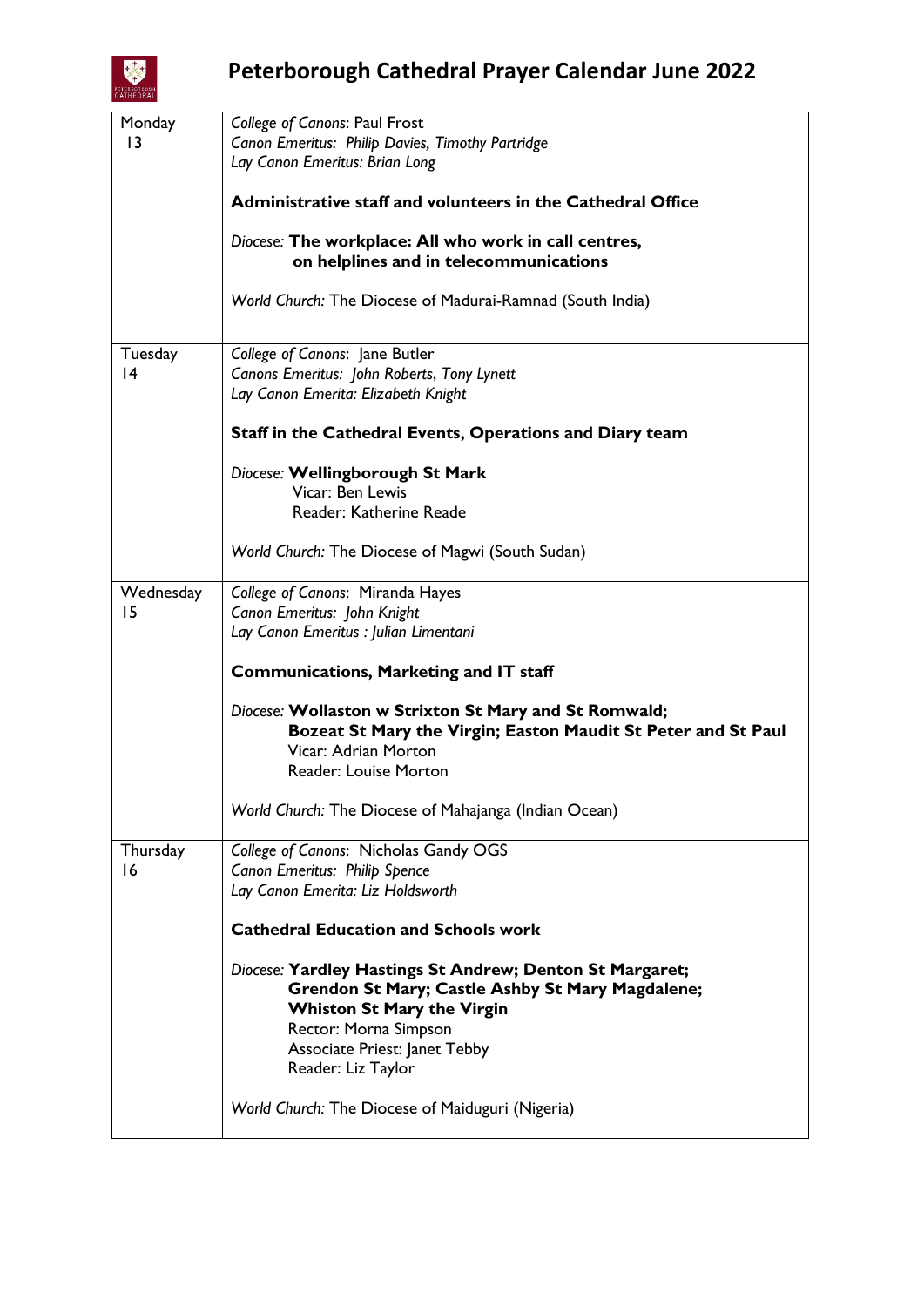

| Friday   | College of Canons: Stephen Webster                                      |
|----------|-------------------------------------------------------------------------|
| 17       | Canon Emeritus: Brian Lee                                               |
|          | Lay Canon Emeritus: Clive Morton (Ecumenical)                           |
|          | <b>Cathedral Welcomers and the Guild of Stewards</b>                    |
|          | Diocese: Isebrook Hospital, Wellingborough                              |
|          | NHFT Chaplain: Judith Gilbert                                           |
|          | Hon. Local Chaplain: Robert Farmer                                      |
|          |                                                                         |
|          | World Church: The Diocese of Maine (The Episcopal Church)               |
| Saturday | College of Canons: Nicholas Setterfield                                 |
| 18       | Canon Emeritus: Tim Short                                               |
|          | Lay Canon Emeritus: Christopher Gower                                   |
|          | Cathedral Guides, all involved in organising tours and visits           |
|          | Diocese: All staff, students and governors of church schools            |
|          | World Church: The Diocese of Maiwut (South Sudan)                       |
| Sunday   | College of Canons: Charlie Nobbs                                        |
| 9        | Canons Emeritus: George Burgon, Bruce Ruddock                           |
|          | Lay Canon Emerita: Miranda Robinson                                     |
|          |                                                                         |
|          | All our cathedral volunteers and the Volunteer Coordinator              |
|          | Diocese: DEANERY OF KETTERING                                           |
|          | Rural Dean: Canon Revd Hannah Jeffery                                   |
|          | Lay Chairman: Peter Jackson                                             |
|          |                                                                         |
|          | World Church: Province of the Episcopal Church of South Sudan           |
|          | The Porvoo Churches: Diocese in Europe, Visby, Copenhagen               |
| Monday   | College of Canons: Ian Pullinger                                        |
| 20       | Canons Emeritus: Peter Gompertz, Jonathan Baker, Brian Withington       |
|          |                                                                         |
|          | Honorary chaplains at the cathedral                                     |
|          | Diocese: The workplace: All who are working overseas                    |
|          | World Church: The Diocese of Makamba (Burundi)                          |
|          |                                                                         |
| Tuesday  | College of Canons: Steve Kelly                                          |
| 21       | Canons Emeritus: Julian Bowers, Miles Baker                             |
|          |                                                                         |
|          | Clergy who assist with weekday services in the cathedral                |
|          | Diocese: Deanery of Kettering, especially parishes in long interregnums |
|          |                                                                         |
|          | World Church: The Diocese of Makueni (Kenya)                            |
|          |                                                                         |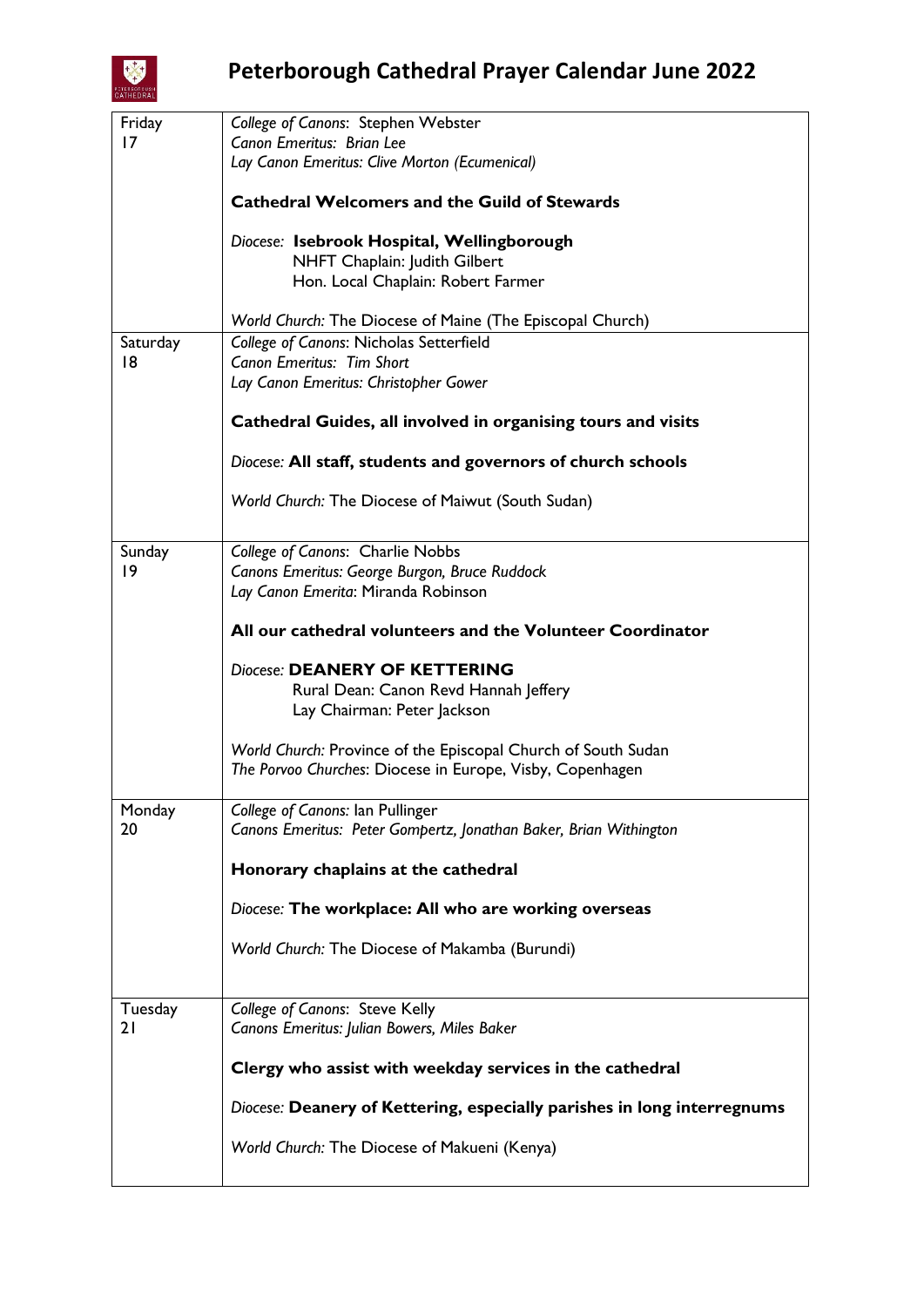

| Wednesday      | <b>College of Canons:</b>                                                            |
|----------------|--------------------------------------------------------------------------------------|
| 22             | Canons Emeritus: +John Flack, Michael Webber                                         |
|                | Leaders of children's and young people's work at the cathedral                       |
|                | Diocese: Barton Seagrave St Botolph; Warkton St Edmund<br><b>Rector: Mark Lucas</b>  |
|                | <b>Associate Minister: Andy Clark</b>                                                |
|                | World Church: The Diocese of Makurdi (Nigeria)                                       |
|                | College of Canons: Paula York                                                        |
| Thursday<br>23 | Canons Emeritus: Karen Jongman, Steve Prior                                          |
|                | The Cathedral Safeguarding Group                                                     |
|                | Diocese: Bishop Stopford School                                                      |
|                | Head: Jill Silverthorne                                                              |
|                | Lay Chaplain: Sally Toward                                                           |
|                | World Church: The Diocese of Malabar (South India)                                   |
| Friday         | College of Canons: Rob Bewley                                                        |
| 24             | Canons Emeritus: Grant Brockhouse, George Rogers                                     |
|                | The Cathedral pastoral visitors and prayer support team                              |
|                | Diocese: St Andrew Broughton with Cransley and Mawsley<br><b>Rector: Nicki Hobbs</b> |
|                | World Church: The Diocese of Malaita (Melanesia)                                     |
| Saturday       | College of Canons: John Westwood                                                     |
| 25             | Canons Emeritus: Derek Waller, Michael Bunker (Dean)                                 |
|                | <b>Cathedral Flower Guild</b>                                                        |
|                | Diocese: Seoul Diocese: Yongsan Sharing House<br>The Revd Zacchaeus J Kim            |
|                | World Church: The Diocese of Malakal (South Sudan)                                   |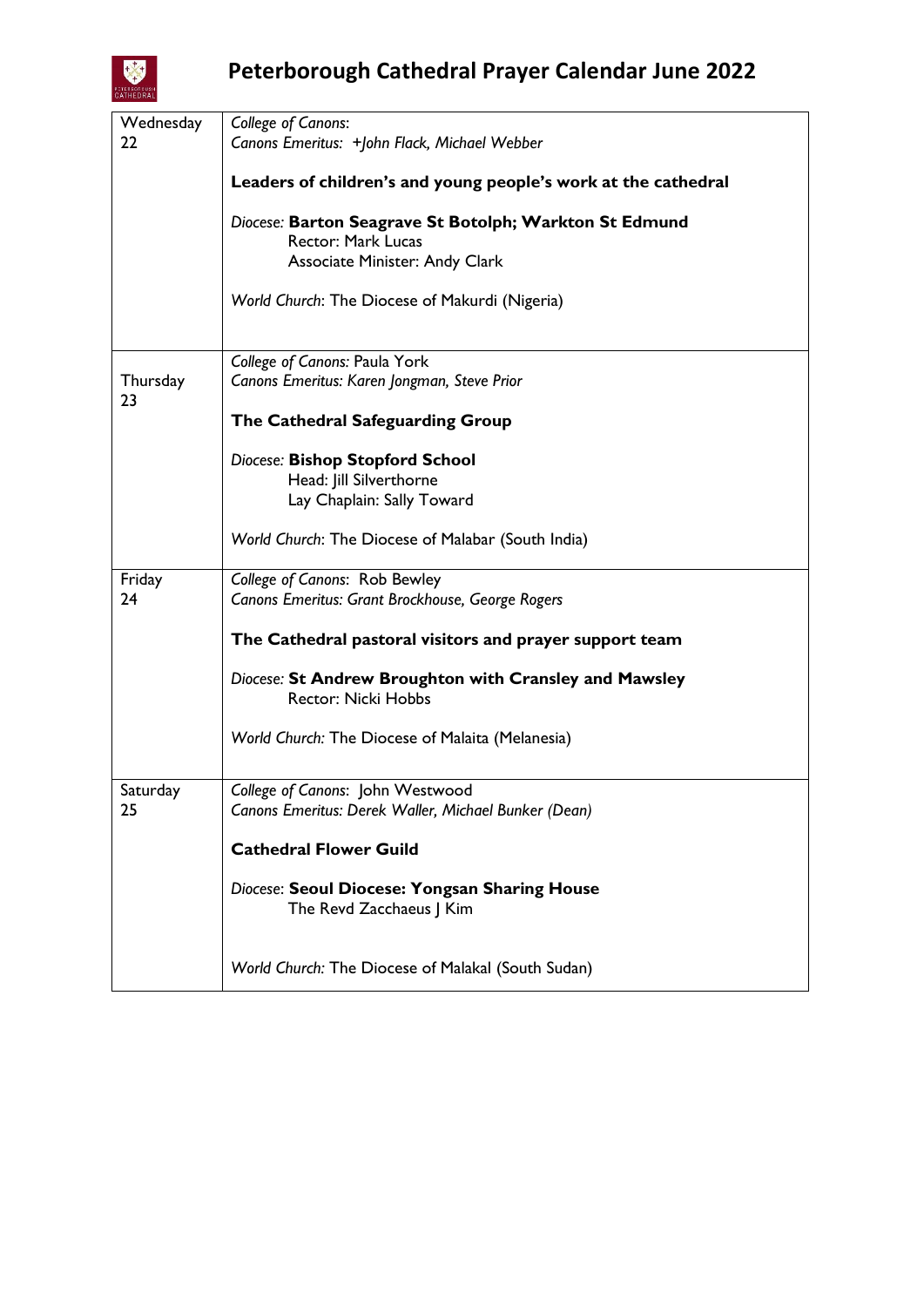

## **Peterborough Cathedral Prayer Calendar June 2022**

| Sunday    | College of Canons: Mandy Cuthbertson                                  |
|-----------|-----------------------------------------------------------------------|
| 26        | Canons Emeritus: Jonathan Kimber, Charles Taylor (Dean)               |
|           |                                                                       |
|           | Cathedral tower captain and bellringers                               |
|           |                                                                       |
|           | Diocese: For all those to be ordained today as deacon or priest,      |
|           | and the parishes where they serve                                     |
|           | World Church: Province of the Episcopal Church of Sudan               |
|           | The Porvoo Churches: Lincoln, Härnösand, Lapua                        |
|           |                                                                       |
| Monday    | College of Canons: Hannah Jeffery                                     |
| 27        | Canon Emeritus: Lee Francis-Dehqani                                   |
|           |                                                                       |
|           | Cathedral gardeners and grounds staff                                 |
|           |                                                                       |
|           | Diocese: The workplace: People who cannot work due to ill-health or   |
|           | incapacity                                                            |
|           | World Church: The Diocese of Lake Malawi (Central Africa)             |
| Tuesday   | College of Canons: John Hall                                          |
| 28        | Canon Emerita: Bridget Smith                                          |
|           |                                                                       |
|           | <b>Cleaners of the Cathedral and Precincts</b>                        |
|           |                                                                       |
|           | Diocese: Burton Latimer St Mary the Virgin                            |
|           | Rector: Patrick Kelleher                                              |
|           | Priest with PTO: Roger Knight                                         |
|           | Reader: Ann Burridge                                                  |
|           | World Church: The Diocese of Northern Malawi (Central Africa)         |
| Wednesday | The Dean: Christopher Dalliston                                       |
| 29        | Canon Emerita: Julie Hutchinson                                       |
|           |                                                                       |
|           | All those responsible for the care and maintenance of the Cathedral   |
|           | estates, property and fabric                                          |
|           |                                                                       |
|           | Diocese: Cranford St John the Baptist; Grafton Underwood St James the |
|           | Apostle; Twywell St Nicholas; Slipton St John the Baptist             |
|           | Priest-in-Charge: Vacant<br>Retired Priest: Graham Bell               |
|           |                                                                       |
|           | World Church: The Diocese of Southern Malawi (Central Africa)         |
|           |                                                                       |
|           |                                                                       |
|           |                                                                       |